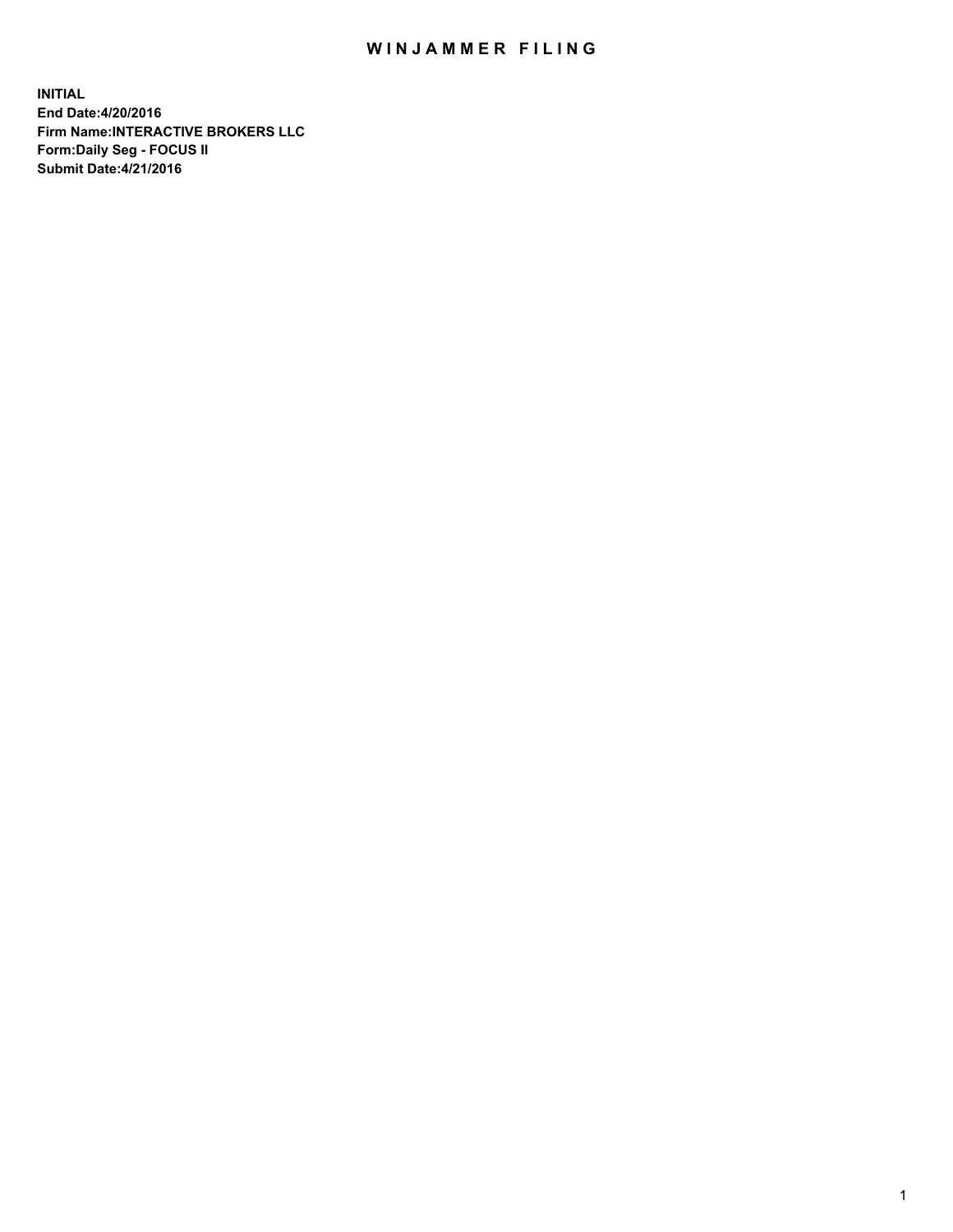## **INITIAL End Date:4/20/2016 Firm Name:INTERACTIVE BROKERS LLC Form:Daily Seg - FOCUS II Submit Date:4/21/2016 Daily Segregation - Cover Page**

| Name of Company<br><b>Contact Name</b><br><b>Contact Phone Number</b><br><b>Contact Email Address</b>                                                                                                                                                                                                                         | <b>INTERACTIVE BROKERS LLC</b><br><b>Alex Parker</b><br>203-618-7738<br>aparker@interactivebrokers.com |
|-------------------------------------------------------------------------------------------------------------------------------------------------------------------------------------------------------------------------------------------------------------------------------------------------------------------------------|--------------------------------------------------------------------------------------------------------|
| FCM's Customer Segregated Funds Residual Interest Target (choose one):<br>a. Minimum dollar amount: ; or<br>b. Minimum percentage of customer segregated funds required:% ; or<br>c. Dollar amount range between: and; or<br>d. Percentage range of customer segregated funds required between:% and%.                        | <u>0</u><br>155,000,000 245,000,000<br>0 <sub>0</sub>                                                  |
| FCM's Customer Secured Amount Funds Residual Interest Target (choose one):<br>a. Minimum dollar amount: ; or<br>b. Minimum percentage of customer secured funds required:%; or<br>c. Dollar amount range between: and; or<br>d. Percentage range of customer secured funds required between: % and %.                         | <u>0</u><br>80,000,000 120,000,000<br><u>00</u>                                                        |
| FCM's Cleared Swaps Customer Collateral Residual Interest Target (choose one):<br>a. Minimum dollar amount: ; or<br>b. Minimum percentage of cleared swaps customer collateral required:%; or<br>c. Dollar amount range between: and; or<br>d. Percentage range of cleared swaps customer collateral required between:% and%. | <u>0</u><br>0 <sub>0</sub><br>0 <sub>0</sub>                                                           |

Attach supporting documents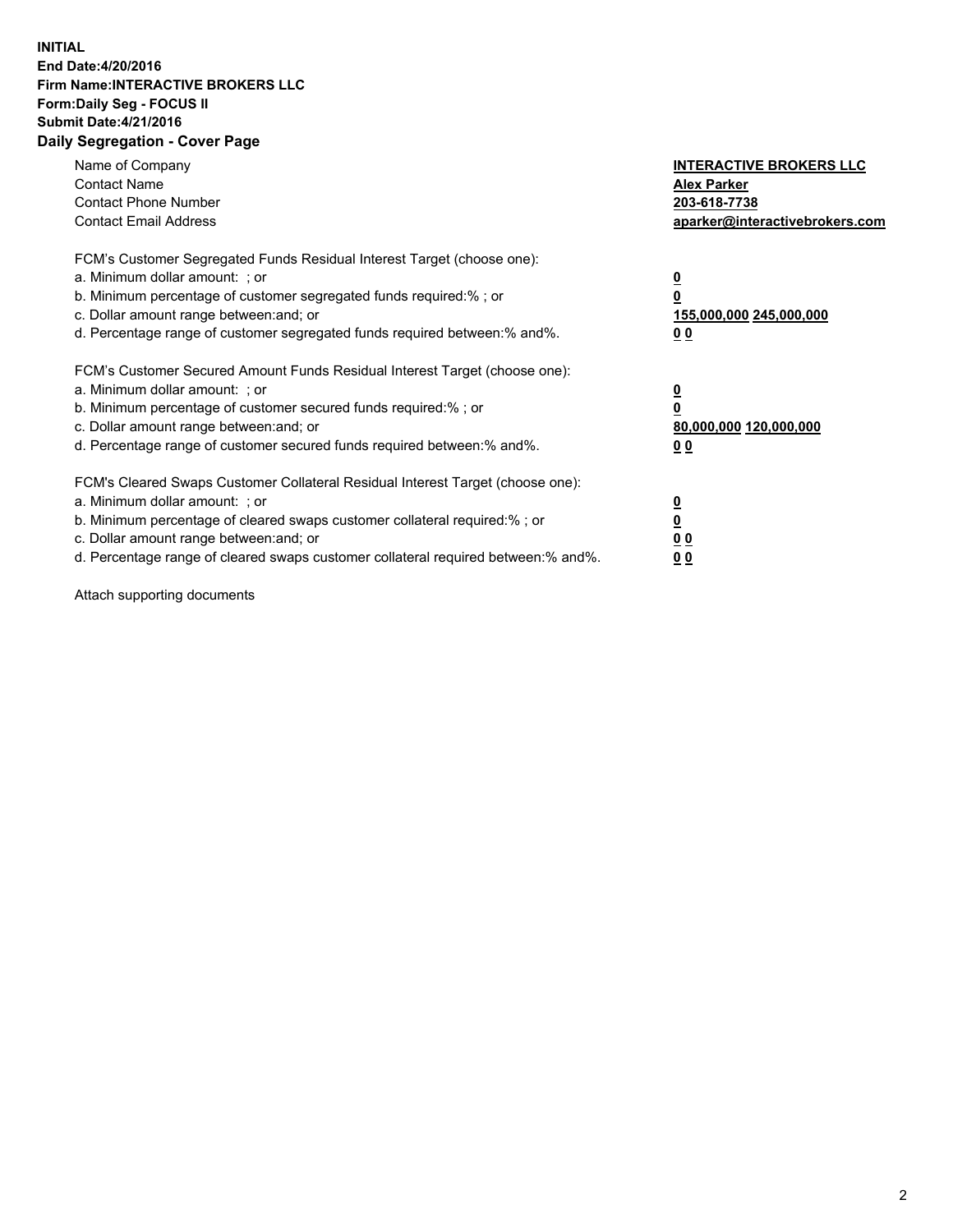## **INITIAL End Date:4/20/2016 Firm Name:INTERACTIVE BROKERS LLC Form:Daily Seg - FOCUS II Submit Date:4/21/2016 Daily Segregation - Secured Amounts**

|     | Foreign Futures and Foreign Options Secured Amounts                                         |                                          |
|-----|---------------------------------------------------------------------------------------------|------------------------------------------|
|     | Amount required to be set aside pursuant to law, rule or regulation of a foreign            | $0$ [7305]                               |
|     | government or a rule of a self-regulatory organization authorized thereunder                |                                          |
| 1.  | Net ledger balance - Foreign Futures and Foreign Option Trading - All Customers             |                                          |
|     | A. Cash                                                                                     | 305,183,853 [7315]                       |
|     | B. Securities (at market)                                                                   | $0$ [7317]                               |
| 2.  |                                                                                             |                                          |
|     | Net unrealized profit (loss) in open futures contracts traded on a foreign board of trade   | 3,663,343 [7325]                         |
| 3.  | Exchange traded options                                                                     |                                          |
|     | a. Market value of open option contracts purchased on a foreign board of trade              | 88,401 [7335]                            |
|     | b. Market value of open contracts granted (sold) on a foreign board of trade                | -206,415 [7337]                          |
| 4.  | Net equity (deficit) (add lines 1.2. and 3.)                                                | 308,729,182 [7345]                       |
| 5.  | Account liquidating to a deficit and account with a debit balances - gross amount           | 532,767 [7351]                           |
|     | Less: amount offset by customer owned securities                                            | 0 [7352] 532,767 [7354]                  |
| 6.  | Amount required to be set aside as the secured amount - Net Liquidating Equity              | 309,261,949 [7355]                       |
|     | Method (add lines 4 and 5)                                                                  |                                          |
| 7.  | Greater of amount required to be set aside pursuant to foreign jurisdiction (above) or line | 309,261,949 [7360]                       |
|     | 6.                                                                                          |                                          |
|     | FUNDS DEPOSITED IN SEPARATE REGULATION 30.7 ACCOUNTS                                        |                                          |
| 1.  | Cash in banks                                                                               |                                          |
|     |                                                                                             |                                          |
|     | A. Banks located in the United States                                                       | $0$ [7500]                               |
|     | B. Other banks qualified under Regulation 30.7                                              | 0 [7520] 0 [7530]                        |
| 2.  | Securities                                                                                  |                                          |
|     | A. In safekeeping with banks located in the United States                                   | 367,940,932 [7540]                       |
|     | B. In safekeeping with other banks qualified under Regulation 30.7                          | 0 [7560] 367,940,932 [7570]              |
| 3.  | Equities with registered futures commission merchants                                       |                                          |
|     | A. Cash                                                                                     | $0$ [7580]                               |
|     | <b>B.</b> Securities                                                                        | $0$ [7590]                               |
|     | C. Unrealized gain (loss) on open futures contracts                                         | $0$ [7600]                               |
|     | D. Value of long option contracts                                                           | $0$ [7610]                               |
|     | E. Value of short option contracts                                                          | 0 [7615] 0 [7620]                        |
| 4.  | Amounts held by clearing organizations of foreign boards of trade                           |                                          |
|     | A. Cash                                                                                     | $0$ [7640]                               |
|     | <b>B.</b> Securities                                                                        | $0$ [7650]                               |
|     |                                                                                             |                                          |
|     | C. Amount due to (from) clearing organization - daily variation                             | $0$ [7660]                               |
|     | D. Value of long option contracts                                                           | $0$ [7670]                               |
|     | E. Value of short option contracts                                                          | 0 [7675] 0 [7680]                        |
| 5.  | Amounts held by members of foreign boards of trade                                          |                                          |
|     | A. Cash                                                                                     | 67,600,010 [7700]                        |
|     | <b>B.</b> Securities                                                                        | $0$ [7710]                               |
|     | C. Unrealized gain (loss) on open futures contracts                                         | -137,989 [7720]                          |
|     | D. Value of long option contracts                                                           | 88,401 [7730]                            |
|     | E. Value of short option contracts                                                          | <u>-206,415</u> [7735] 67,344,007 [7740] |
| 6.  | Amounts with other depositories designated by a foreign board of trade                      | $0$ [7760]                               |
| 7.  | Segregated funds on hand                                                                    | $0$ [7765]                               |
| 8.  | Total funds in separate section 30.7 accounts                                               | 435,284,939 [7770]                       |
| 9.  | Excess (deficiency) Set Aside for Secured Amount (subtract line 7 Secured Statement         | 126,022,990 [7380]                       |
|     | Page 1 from Line 8)                                                                         |                                          |
| 10. | Management Target Amount for Excess funds in separate section 30.7 accounts                 |                                          |
| 11. | Excess (deficiency) funds in separate 30.7 accounts over (under) Management Target          | 80,000,000 [7780]                        |
|     |                                                                                             | 46,022,990 [7785]                        |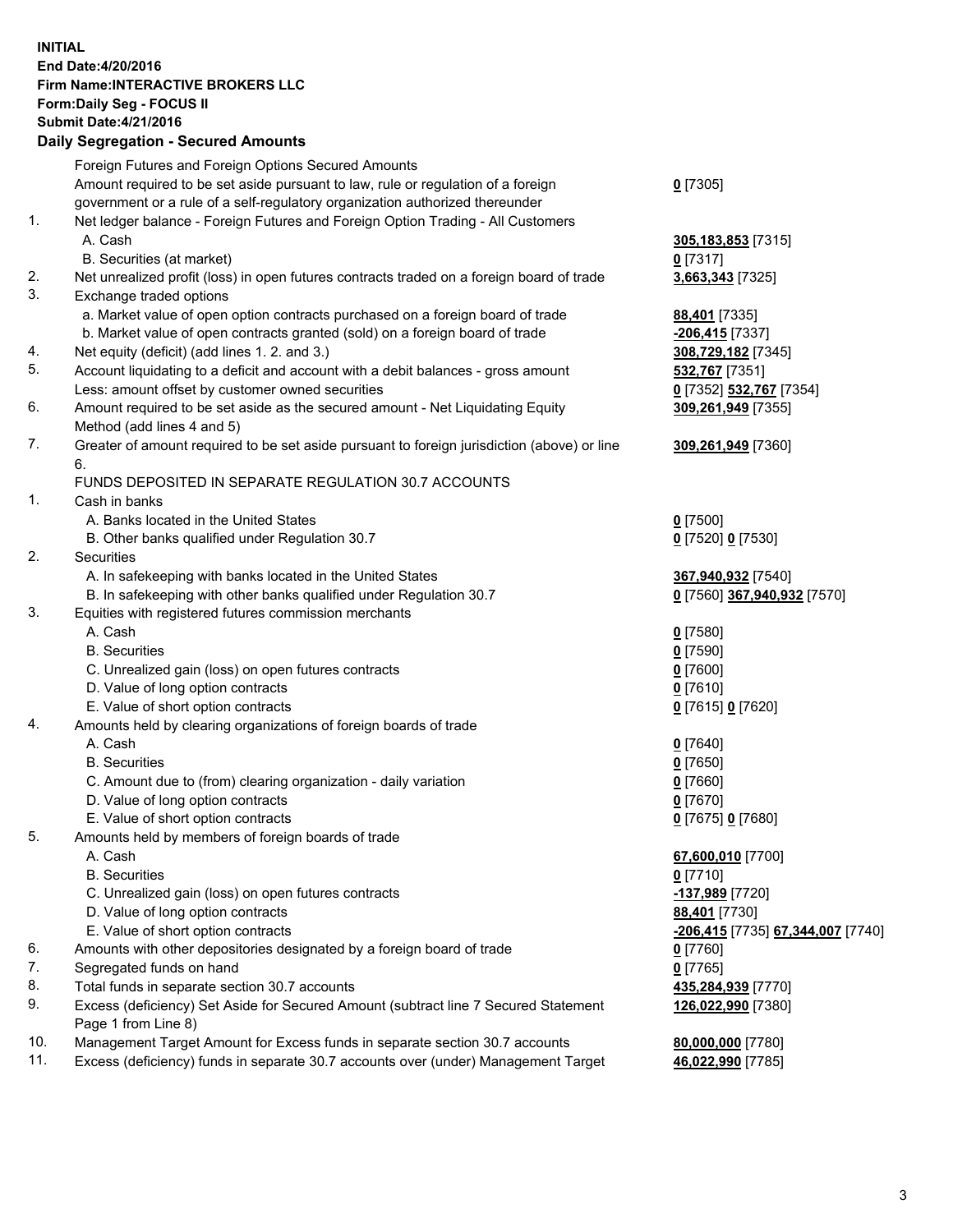**INITIAL End Date:4/20/2016 Firm Name:INTERACTIVE BROKERS LLC Form:Daily Seg - FOCUS II Submit Date:4/21/2016 Daily Segregation - Segregation Statement** SEGREGATION REQUIREMENTS(Section 4d(2) of the CEAct) 1. Net ledger balance A. Cash **2,769,438,770** [7010] B. Securities (at market) **0** [7020] 2. Net unrealized profit (loss) in open futures contracts traded on a contract market **-92,482,489** [7030] 3. Exchange traded options A. Add market value of open option contracts purchased on a contract market **134,318,699** [7032] B. Deduct market value of open option contracts granted (sold) on a contract market **-216,230,585** [7033] 4. Net equity (deficit) (add lines 1, 2 and 3) **2,595,044,395** [7040] 5. Accounts liquidating to a deficit and accounts with debit balances - gross amount **474,894** [7045] Less: amount offset by customer securities **0** [7047] **474,894** [7050] 6. Amount required to be segregated (add lines 4 and 5) **2,595,519,289** [7060] FUNDS IN SEGREGATED ACCOUNTS 7. Deposited in segregated funds bank accounts A. Cash **206,569,273** [7070] B. Securities representing investments of customers' funds (at market) **1,535,907,071** [7080] C. Securities held for particular customers or option customers in lieu of cash (at market) **0** [7090] 8. Margins on deposit with derivatives clearing organizations of contract markets A. Cash **61,216,288** [7100] B. Securities representing investments of customers' funds (at market) **1,073,179,449** [7110] C. Securities held for particular customers or option customers in lieu of cash (at market) **0** [7120] 9. Net settlement from (to) derivatives clearing organizations of contract markets **439,651** [7130] 10. Exchange traded options A. Value of open long option contracts **134,297,935** [7132] B. Value of open short option contracts **-216,209,446** [7133] 11. Net equities with other FCMs A. Net liquidating equity **0** [7140] B. Securities representing investments of customers' funds (at market) **0** [7160] C. Securities held for particular customers or option customers in lieu of cash (at market) **0** [7170] 12. Segregated funds on hand **0** [7150] 13. Total amount in segregation (add lines 7 through 12) **2,795,400,221** [7180] 14. Excess (deficiency) funds in segregation (subtract line 6 from line 13) **199,880,932** [7190] 15. Management Target Amount for Excess funds in segregation **155,000,000** [7194]

16. Excess (deficiency) funds in segregation over (under) Management Target Amount Excess

**44,880,932** [7198]